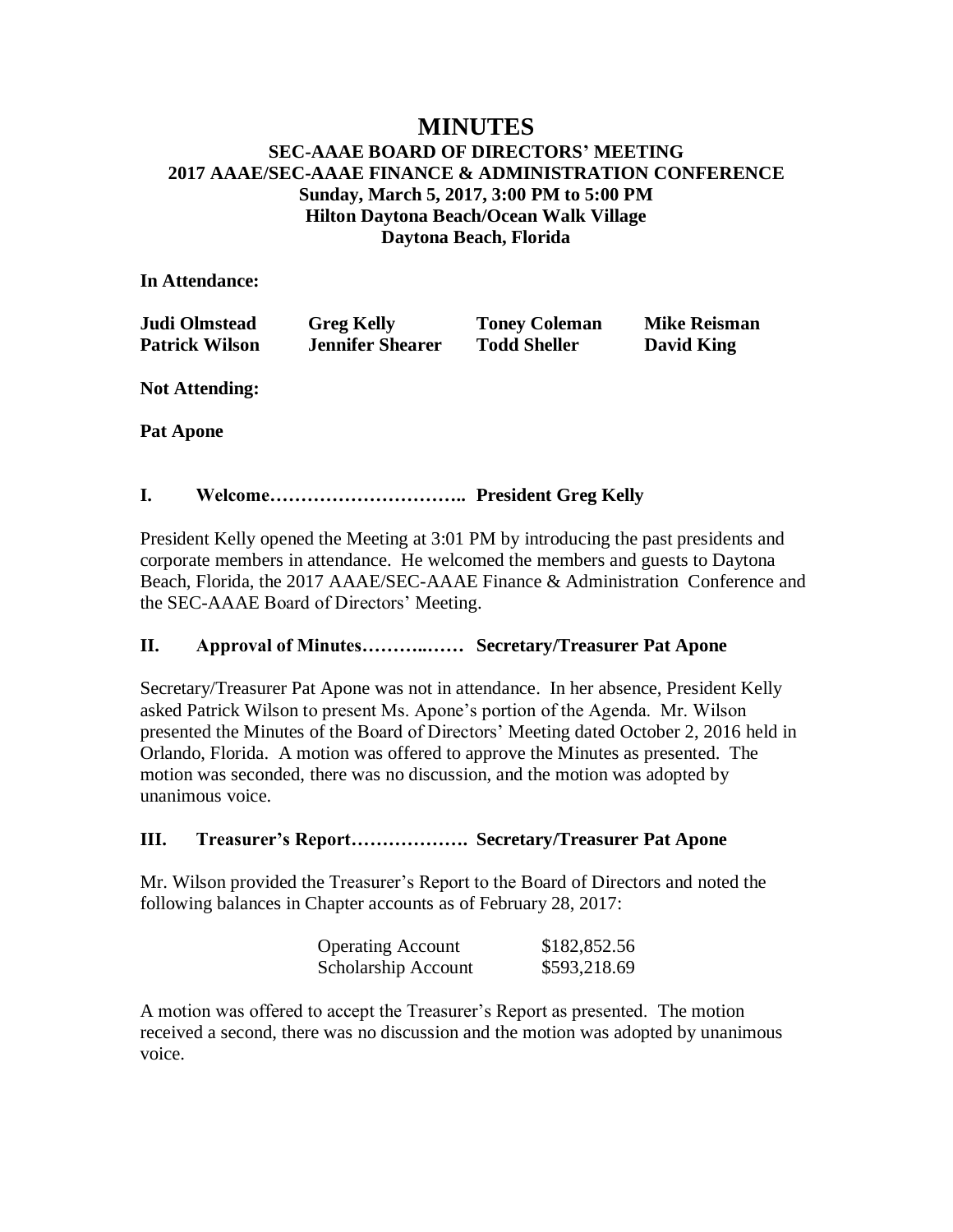#### **Board of Directors' Meeting Minutes March 5, 2017 Page 2**

Mr. Wilson presented the Auditor's Report for the year ending June 30, 2016. Following a brief discussion, a motion was presented to receive and file the Report. The motion received a second, there was no further discussion and the motion was adopted by unanimous voice.

Mr. Wilson presented the 2017-2018 SEC-AAAE Budget for review and approval. Following discussion, a motion was received to approve the Budget as presented. The motion received a second, there was no further discussion, and the motion was adopted by unanimous voice.

Mr. Wilson presented the 2017-2018 SAMA Educational Foundation, Inc., Budget for review and approval. Following a brief discussion a motion was presented to approve the budget as presented. The motion received a second, there was no further discussion and the motion was adopted by unanimous voice.

Mr. Wilson reported that corporate taxes for the SEC-AAAE and the SAMA Educational Foundation, Inc. had been filed.

# **IV. COMMITTEE REPORTS**

# **Executive Secretary……………………… Bob Brammer**

Mr. Brammer offered the following information:

- Requested the Board to ratify Executive Emeritus Memberships for Ted Soliday (formerly Naples, FL) and Bob Ball (formerly Fort Myers, FL). President Kelly received a motion to ratify, there was no discussion and the motion was approved by unanimous voice.
- Reported on the many trials and tribulations associated with attempting to transition to the new email address of admin@secaaae.org.
- Noted the collection of annual dues in progress with approximately three quarters of the dues collected.
- Noted the new newsletter format as a work in progress.
- Noted the website had been updated and encourged the Board to review the site for any errors or needed additional work.
- Noted a Loretta Scott, AAE Accreditation Academy Scholarship awarded to Kevin Eyster of Shelbyville, TN.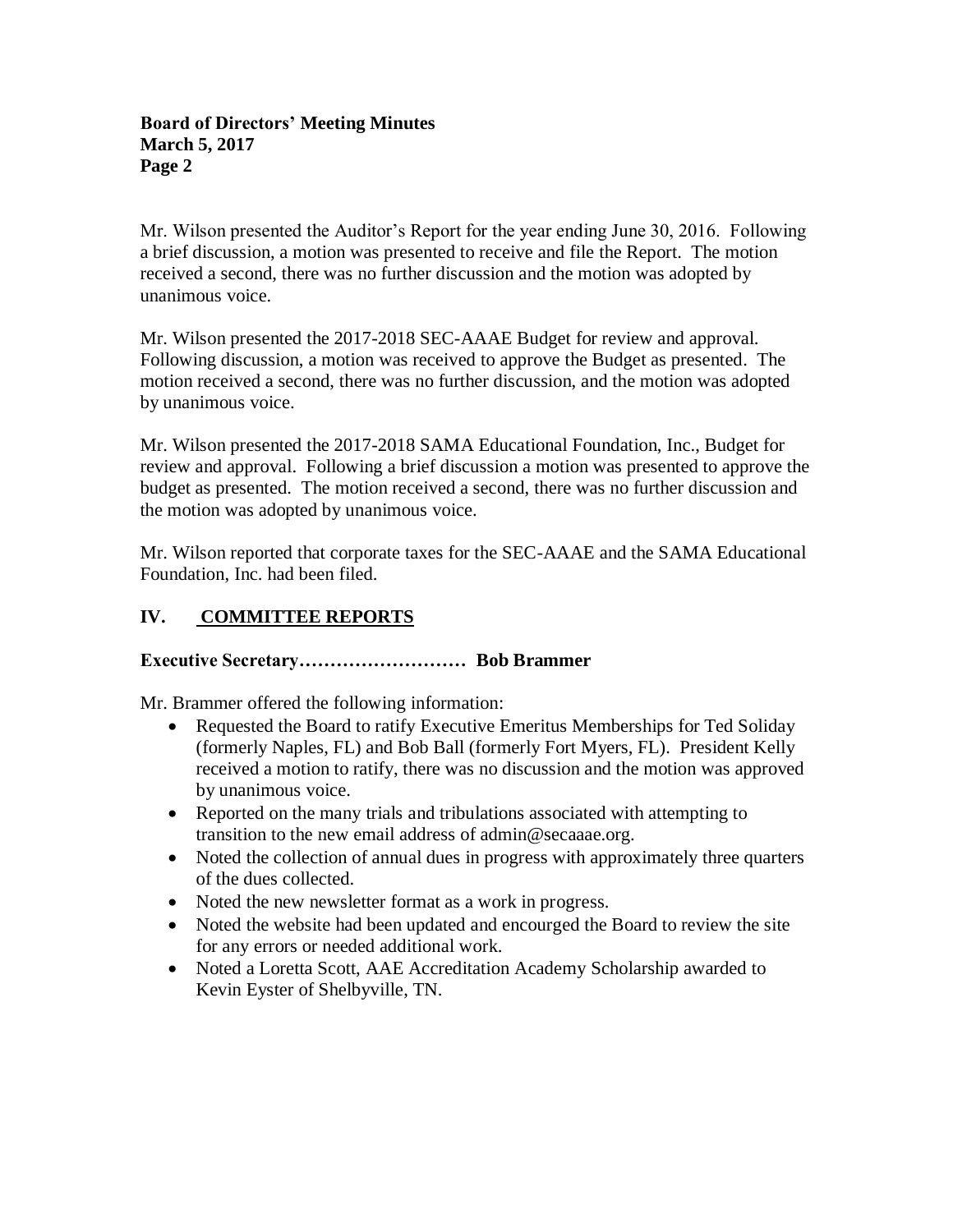**Board of Directors' Meeting Minutes March 5, 2017 Page 3**

#### **2017 Finance and Administration Conference…………………………………Stacy Kuba, Madam Chairman Rob Kelley, Co-Chairman**

Ms. Kuba welcomed the Board to Daytona Beach and reported 173 registrations for the conference and sponsorships totaling \$43,515. She provided details regarding the conference program, networking opportunities, and the social events. Ms. Kuba and Mr. Kelley received compliments from President Kelly and an ovation from the Board for their good work.

# **2017 SEC-AAAE Annual Conference……Bill Marrison, Chairman**

Mr. Marrison introduced Mr. Mihai Smighelschi who noted the Conference will be held in Knoxville, Tennessee at the Holiday Inn World's Fair Park on April 22-25, 2017. Rooms are \$115 to \$130 per night. He provided a detailed review of the program and Knoxville promises to be an informative and entertaining venue. All Chapter members and guests are encouraged to attend. A web site for the Conference is viewable at www.knoxville2017.com.

#### **2018 SEC-AAAE Annual Conference……Richard Tucker, Chairman**

Mr. Kevin Vandeberg reported the dates for the conference are set for May 6-8, 2018. The hotel will be the Embassy Suites and room rates are \$169 per night. Mr. Vandeberg provided an oversight of the program and entertainment. Individuals interested in serving on the planning committee may contact Mr. Vandeberg at [kvandeberg@hsvairport.org.](mailto:kvandeberg@hsvairport.org)

#### **Professional Education Committee……… Mihai Smighelschi, Chairman**

Mr. Smighelschi noted that no individuals were seated for their oral exams at this Conference. Mr. Smighelschi noted there was a substantial pool of candidates for the Knoxville Conference.

| <b>Student Scholarship &amp; Academic</b> |                                 |
|-------------------------------------------|---------------------------------|
|                                           |                                 |
|                                           | Patrick Wilson, Co-Chairman     |
|                                           | Jerry Brienza, Co-Vice Chairman |

Mr. Reisman noted the SAMA Scholarship Program continues to be very successful with 13 scholarships awarded this year for a total of \$26,000. He provided the Board with a comprehensive written report on the recipients and the Program.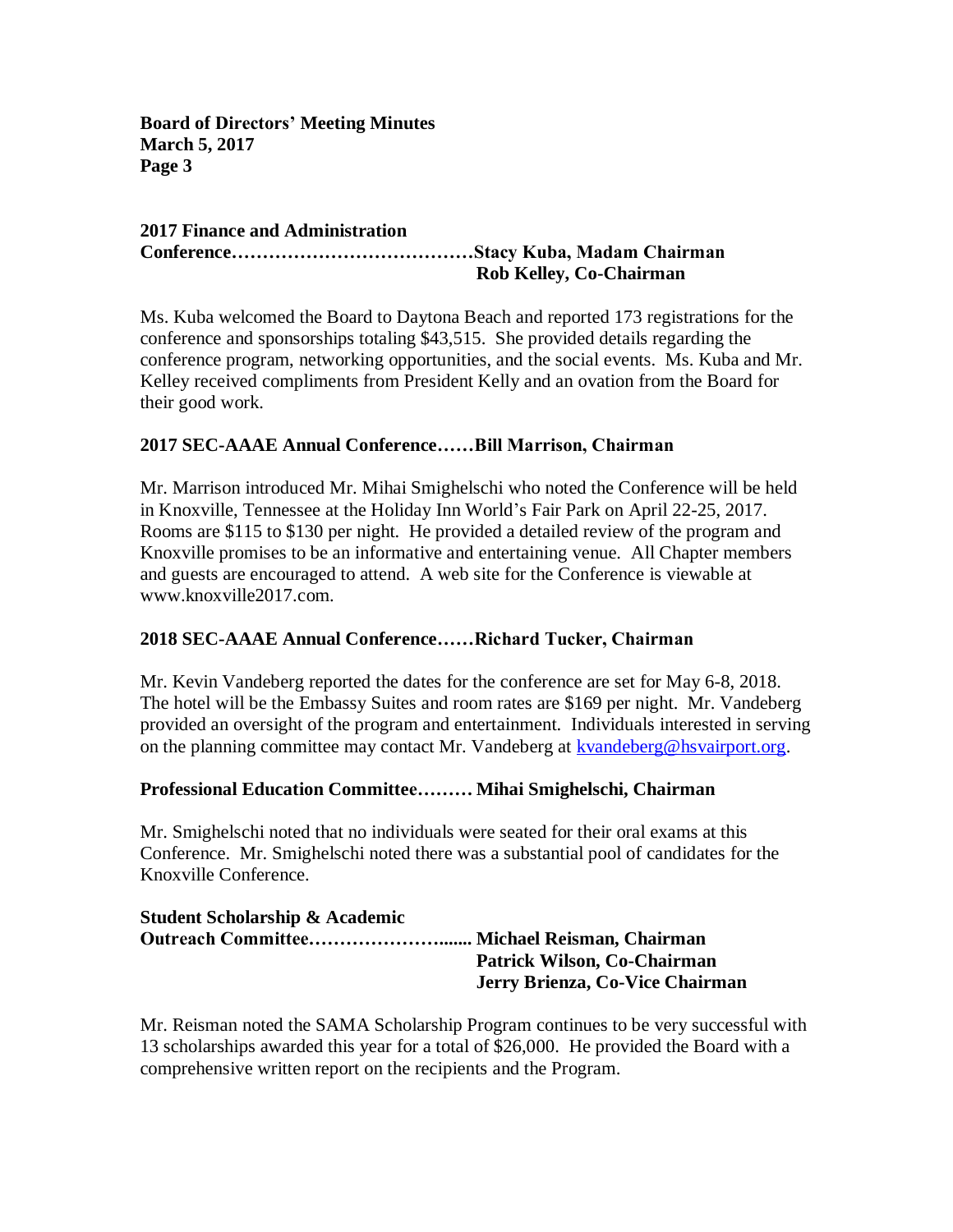#### **Board of Directors' Meeting Minutes March 5, 2017 Page 4**

Mr. Wilson reported on the success of the Internship Program and reported that four internships were committed with three remaining.

## **Membership Development**

**Committee……………………………….... April Cameron, Madam Chairman Melissa Cheaney, Madam Vice Chairman**

Ms. Cameron noted that the Committee had thus far produced a number of new members in all categories for a total of 573 members in the Association. She reported that the Committee was planning on another mass mailing to individuals in the southeast region in the very near future.

# **Corporate Liaison Committee………….... John Walz, Chairman Connie Gowder, Madam Vice Chairman**

Ms. Gowder reported the Corporate Award Program for the 2017 SEC-AAAE Annual Conference is in progress. Members are encouraged to present their nominations to the Committee prior to the deadline of March 10, 2017. For additional information, members may contact Ms. Gowder at cgowder@connico.com.

#### **Conference Financial Oversight**

**Committee…................................................ John Rauback, Chairman**

Mr. Rauback had nothing to report at this time.

# **Emerging Airport Leaders Program…… Jason Terreri, Chairman**

Mr. Terreri updated the Board on the goals of the Program and a 360 survey being provided the 18 indivuduals currently in the Program. He noted that the Program was open to corporate members as well as airport employees.

#### **Conference Site Selection Committee…… Claudia Holliway, Madam Chairman**

Ms. Holliway noted that there had been no interest expressed to date for hosting the 2019 and 2020 annual conferences.

# **Resolutions & Bylaws…………………….. Bob Brammer**

Mr. Brammer had nothing to report.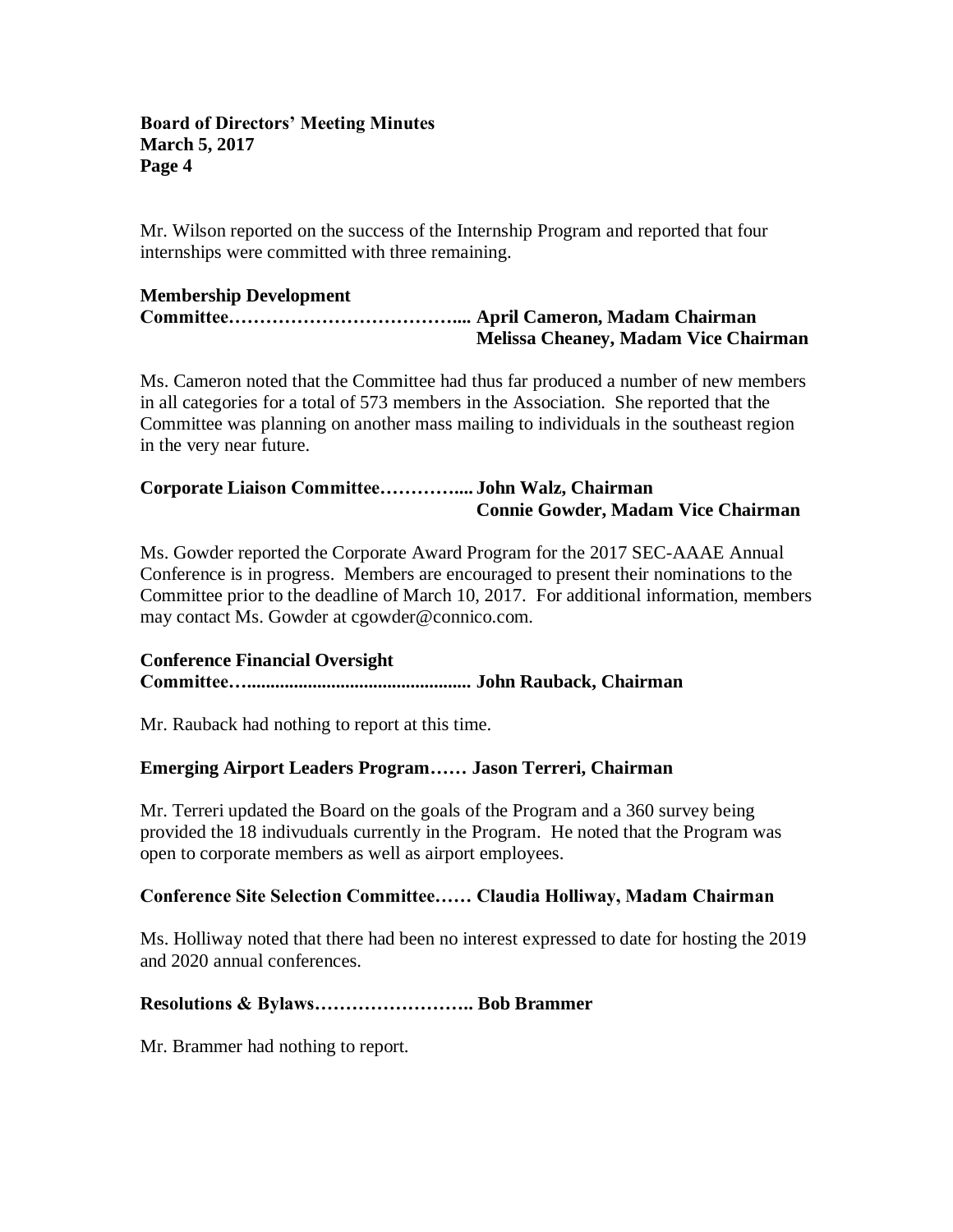# **Board of Directors' Meeting Minutes October 2, 2016 Page 5**

#### **Nominations Committee………………….. Immediate Past President Judi Olmstead**

Immediate Past President Olmstead noted the Nominations Committee, consisting of she, Mr. Lew Bleiweis, and Mr. Tommy Bibb, were now in the progress of seeking a new SEC-AAAE Board Member and filling other Chapter vacancies. Members interested in serving on the Board should contact Ms. Olmsted at [olmsteaj@horrycounty.org.](mailto:olmsteaj@horrycounty.org) (Missing "d" not a typo).

## **"Goal Digger Program"………………........Judi Olmstead**

Past President Olmstead provided an overview of the success of the "Goal Digger Program". She noted the next event would be held in Lexington, KY and a flyer has been forwarded to the membership.

#### **V. Old Business**

#### **VI. New Business**

A discussion ensued regarding complementary registrations for students at Chaptersponsored conferences. Mr. Reisman noted that students receiving SAMA Scholarships are provided complementary registrations to the annual conferences as part of their scholarship; however, we are not doing a good job at informing conference committees of the obligation. Past-President Gray asked the Board to support the AAAE Student Outreach Competition. President Kelly noted support for two individuals at \$500 each was included in the budget. President Kelly asked Ms. Holliway to ensure airports who consider hosting conferences are aware of the obligation to provide the complimentary registrations. Mr. Reisman presented a motion for each conference host to guarantee at least five (5) complimentary registrations for students. The motion was seconded, there was no further discussion and the motion was adopted by unanimous voice.

#### **VII. Announcements**

#### **VIII. Adjournment**

There being no further business to come before the Board, President Kelly adjourned the meeting at 4:49 PM.